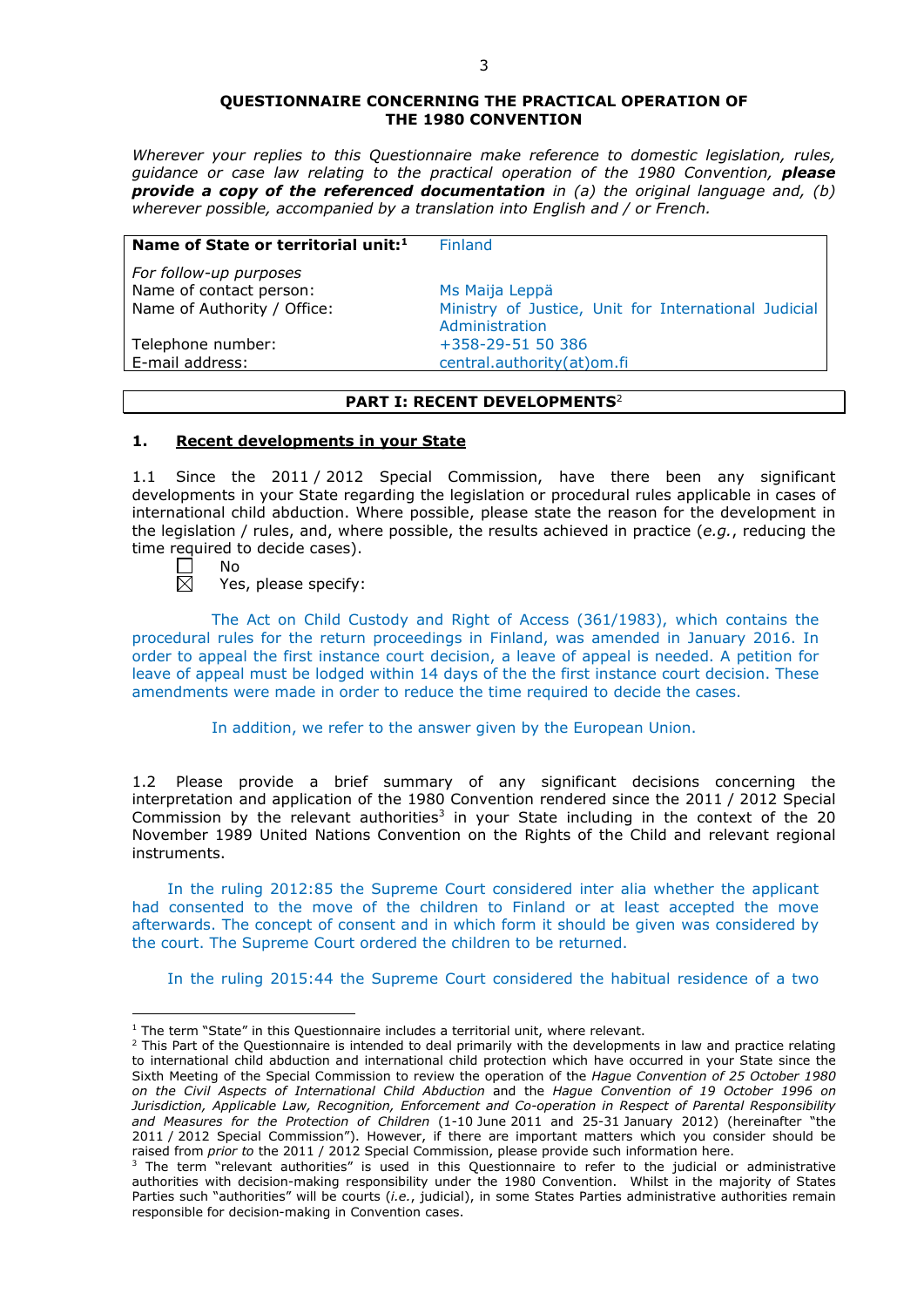year old child, who had been living both in Finland and in Estonia. The court considered the elements which are relevant for the habitual residence to be formed in a country. The Supreme Court did not order the child to be returned.

In the ruling 2016:65 the Supreme Court considered a return of a child in a case where the child had come to Finland with the father who had applied for asylum. The father together with the child were granted asylum, after which the mother requested the return of the child. The Supreme Court considered the meaning and significance of the asylum status in the context of the Hague 1980 Convention, as well as the grounds for refusal. The Supreme Court ordered the child to be returned.

The decisions can be found here: http://www.finlex.fi/fi/oikeus/kko/kko/.

1.3 Please provide a brief summary of any other significant developments in your State since the 2011 / 2012 Special Commission relating to international child abduction.

### **2. Issues of compliance**

2.1 Are there any States Parties to the 1980 Convention with whom you are having particular challenges in achieving successful co-operation? Please specify the challenges you have encountered and, in particular, whether the problems appear to be systemic.

No 岗

-

Yes, please specify:

With some states, we have encountered problems in receiving necessary information for the applicants in their case. The information regarding the laws and procedures in the requested state and regarding the initiation of the return proceedings has sometimes been insufficient. Also, it has been unclear whether the return application is pending in the court and whether the requested Central Authority is assisting in the proceedings. Also the length of the proceedings in some states is considered a problem.

Additionally, we consider it problematic if in some states the essential concepts of the Hague 1980 Convention, such as the habitual residence are interpreted not in the context of the convention, but based on the concepts of national law.

2.2 Are you aware of situations / circumstances in which there has been avoidance / evasion of the 1980 Convention?

- $\boxtimes$ No
	- Yes, please specify:

### **PART II: THE PRACTICAL OPERATION OF THE 1980 CONVENTION**

## **3. The role and functions of Central Authorities designated under the 1980 Convention**<sup>4</sup>

### *In general*

-

3.1 Have any challenges arisen in practice in achieving effective communication or cooperation with other Central Authorities?



No

Yes, please specify:

In general, we are of the opinion that the cooperation between the Central Authorities is functioning well.

<sup>4</sup> See also Section 5 below on "Ensuring the safe return of children" which involves the role and functions of Central Authorities.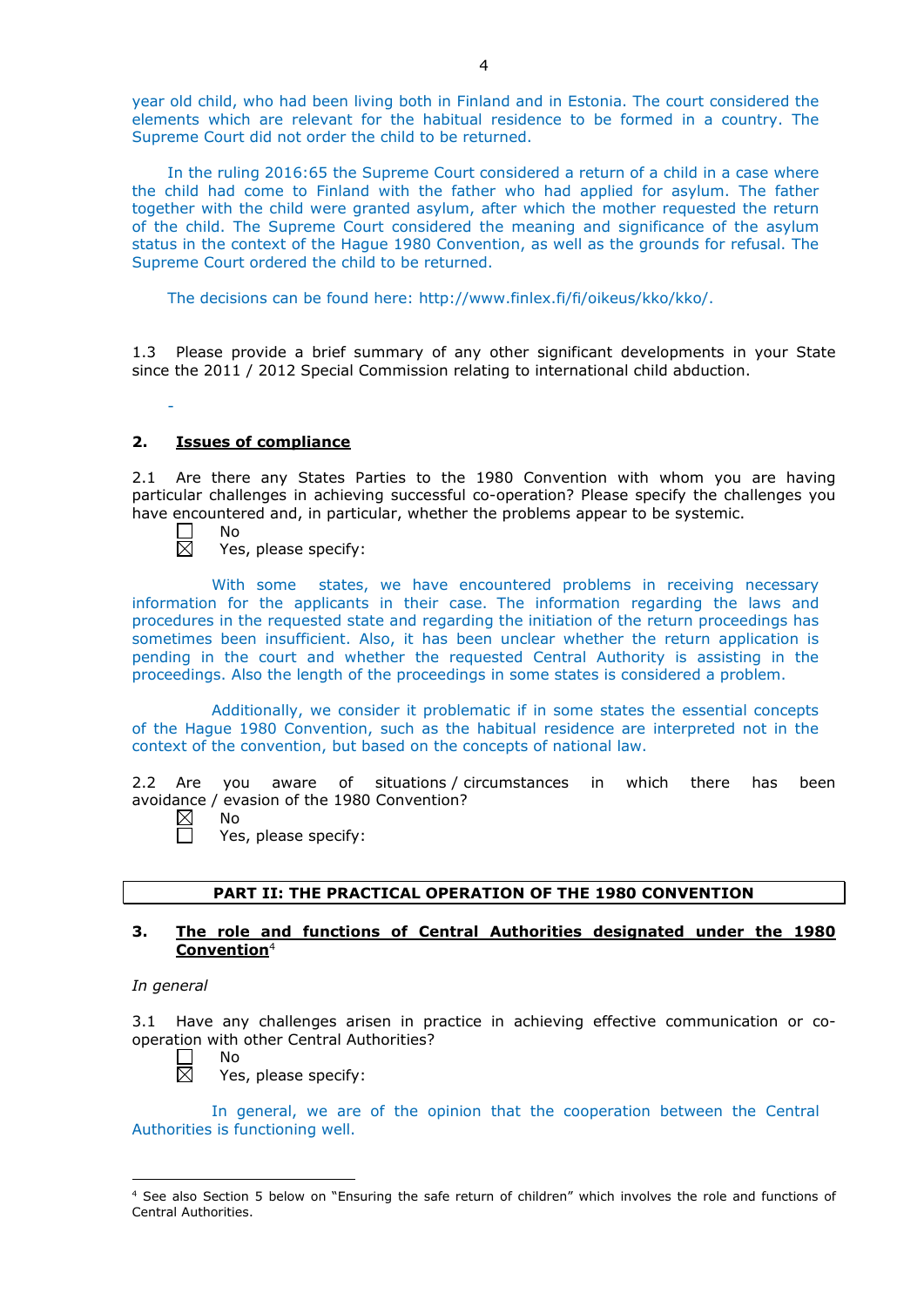In some cases, as mentioned in the reply to the previous question, there have been delays in receiving answers from the requested Central Authorities. It is very important for the applicants to receive information about the relevant legislation and about the return proceedings in the requested state, as well as more detailed information about the proceedings in their case, e.g. who is representing them in the court, whether they need to find a lawyer privately or whether the Central Authority is able to assist, about the scheduled hearings and decisions, about the provision of legal aid and about the enforcement of the return decisions. We consider it important that the Central Authorities are proactive and share information in all stages of the proceedings.

3.2 Have any of the duties of Central Authorities, as set out in **Article 7** of the 1980 Convention, raised any particular problems in practice either in your State, or in States Parties with whom you have co-operated?

No 岗

Yes, please specify:

See the answer to the previous question.

3.3 Has your Central Authority encountered any challenges with the application of any of the 1980 Convention provisions? If so, please specify.

No 反

Yes, please specify:

We consider it problematic if the requested Central Authority, based on its' own evaluation of the documentation provided by the parties, decides e.g. that the habitual residence of the child is in the requested state and, based on that evaluation is not willing to assist the applicant in the return proceedings. We see that in such situations, where e.g. the habitual residence of the child is unclear, the case should always be taken to court for a decision.

# *Legal aid and representation*

3.4 Do the measures your Central Authority takes to provide or facilitate the provision of legal aid, legal advice and representation in return proceedings under the 1980 Convention (**Art. 7(2)-(g)**) result in delays in proceedings either in your own State, or, where cases originate in your State, in any of the requested States you have dealt with?

 $\Box$ No

-

 $\overline{\boxtimes}$ Yes, please specify:

In Finland, the national legislation provides for a free legal aid to all applicants in incoming return cases without a means test. Hence, the provision of legal aid is not causing any delays in proceedings in Finland.

However, we have experienced challenges in cases where a return application is sent from Finland to a requested state and the requested state cannot provide for legal aid without a means test and/or has problems in finding pro bono lawyers to represent the applicants. In some cases, finding a legal representation has taken a considerable amount of time and caused delays in the return proceedings.

If the Central Authority does not represent or assist the applicant in the return proceedings, it is important that the Central Authority informs the applicant on how to apply for legal aid and/or how to find a lawyer.

3.5 Are you aware of any other challenges in your State, or, where cases originate in your State, in any of the requested States you have dealt with, regarding the obtaining of legal aid, advice and / or representation for either left-behind parents or taking parents? $5$ 

<sup>5</sup> See paras 1.1.4 to 1.1.6 of the "Conclusions and Recommendations of the Fifth Meeting of the Special Commission to review the operation of the *Hague Convention of 25 October 1980 on the Civil Aspects of International Child Abduction* and the practical implementation of the *Hague Convention of 19 October 1996 on Jurisdiction, Applicable Law, Recognition, Enforcement and Co-operation in Respect of Parental Responsibility and Measures for the Protection of Children* (30 October – 9 November 2006) (hereinafter referred to as the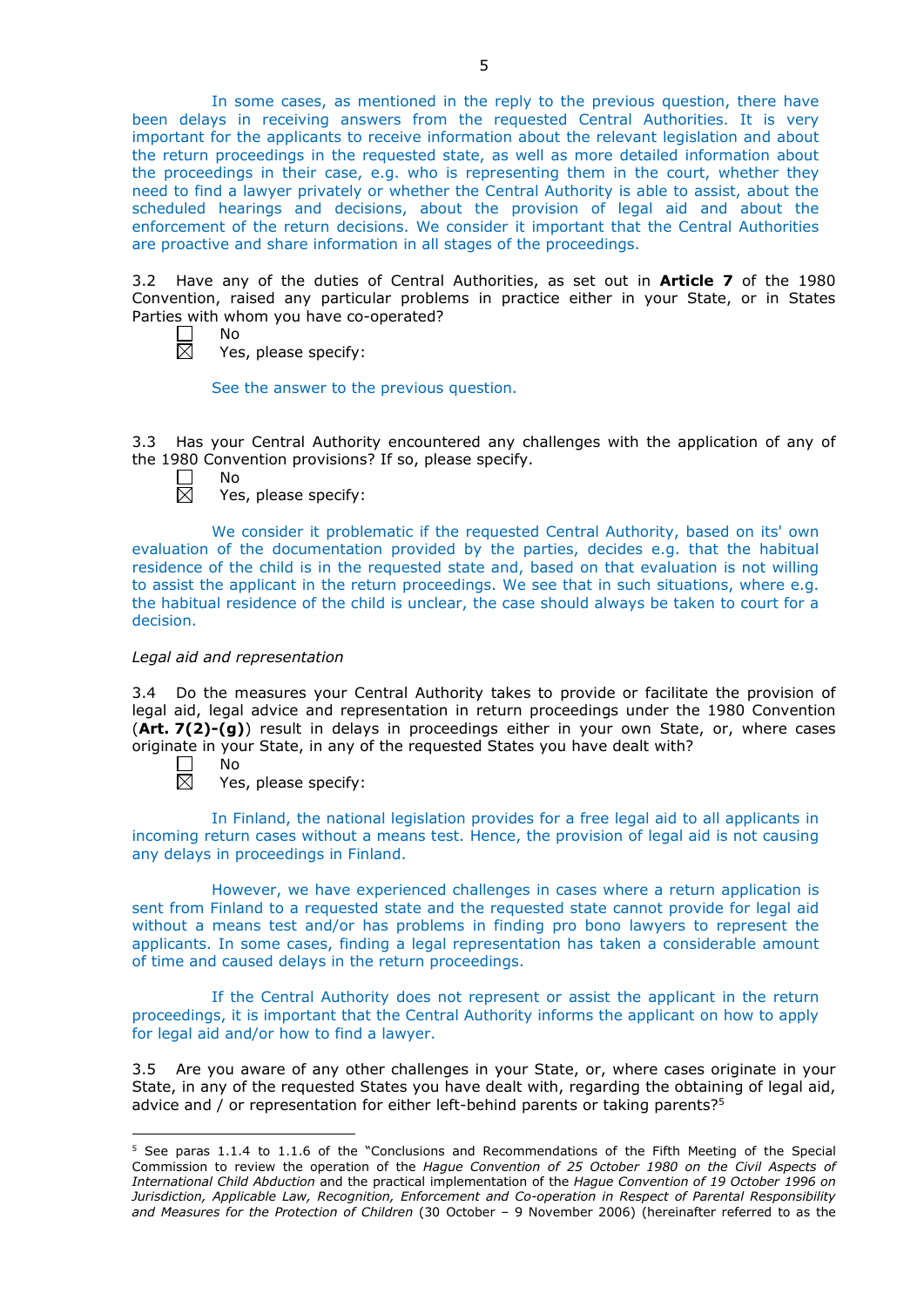

#### *Locating the child*

3.6 Has your Central Authority encountered any challenges with locating children in cases involving the 1980 Convention, either as a requesting or requested State?<br>  $\Box$  No

No  $\boxtimes$ 

Yes, please specify the challenges encountered and what steps were taken or are considered to be taken to overcome these challenges:

In some cases, if the taking parent has been hiding with the child, there have been difficulties in locating the child. In those cases, the cooperation between the different authorities (police etc.) is very important.

3.7 Has your Central Authority worked with any external agencies to discover the whereabouts of a child wrongfully removed to or retained within your State (*e.g.*, the police, Interpol, private location services)?



No

Yes, please share any good practice on this matter:

Based on the national legislation, the Finnish Central Authority can request administrative assistance from the police or from the local child welfare agency, in order to locate the child in Finland.

# *Information exchange, training and networking of Central Authorities*

3.8 Has your Central Authority shared its expertise with another Central Authority or benefited from another Central Authority sharing its expertise with your Central Authority, in accordance with the Guide to Good Practice  $-$  Part I on Central Authority Practice?<sup>6</sup> No

岗

Yes, please specify:

The Central Authorities of the Nordic states meet once a year in order to discuss the operation of the 1980 Convention. The Central Authorities of the European Union Member States also meet at least once a year to discuss child abduction matters (Brussels II bis Central Authority meetings). In addition, Finland has bilateral meetings with Estonia and Russia on yearly basis. All these meetings are very useful.

3.9 Has your Central Authority organised or participated in any other networking initiatives between Central Authorities such as regional meetings via conference call or videoconference?

 $\boxtimes$ No Yes, please specify:

### *Statistics*<sup>7</sup>

-

<u>.</u>

3.10 If your Central Authority does not submit statistics through the web-based INCASTAT database, please explain why.

[<sup>&</sup>quot;Conclusions and Recommendations of the 2006 Special Commission"](https://assets.hcch.net/upload/concl28sc5_e.pdf)) and paragraphs 32 to 34 of the [Conclusions and Recommendations of the Special Commission](https://assets.hcch.net/upload/wop/concl28sc6_e.pdf) to review the operation of the Hague Convention of *[19 October 1980 on Jurisdiction, Applicable law, Recognition, Enforcement and Co-operation in Respect of](https://assets.hcch.net/upload/wop/concl28sc6_e.pdf)  [Parental Responsibility and Measures for the Protection of Children](https://assets.hcch.net/upload/wop/concl28sc6_e.pdf)* (1-10 June 2011 and 25-31 January 2012) (hereinafter the "C&R of the 2011/2012 Special Commission") (available on the Hague Conference website at <br>< www.hcch.net > under "Child Abduction Section" then "Special Commission meetings").

Modiable on the Hague Conference website at < www.hcch.net > under "Child Abduction Section" then "Guides to Good Practice". See, in particular, Chapter 6.5 on twinning arrangements.

<sup>7</sup> See paras 1.1.16 to 1.1.21 of the Conclusions and Recommendations of the 2006 Special Commission (*supra.*  note  $5$ ).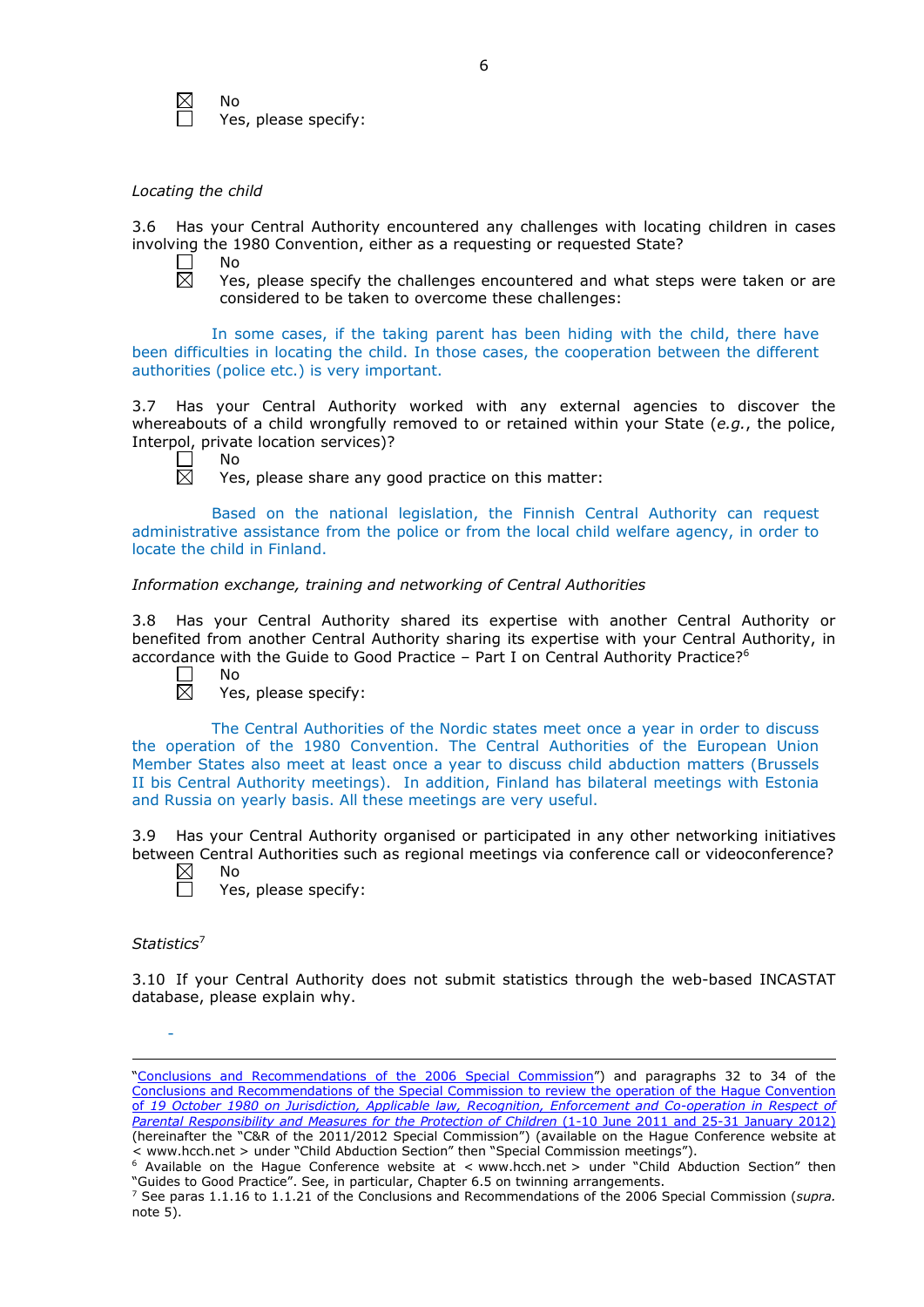*Prompt handling of cases*

No

3.11 Does your Central Authority have mechanisms in place to ensure the prompt handling of cases?

 $\Box$ 岗

-

Yes, please specify:

In the Finnish Central Authority, there are internal procedures for both incoming and outgoing cases, in order to ensure that all cases are handled promptly.

3.12 If your Central Authority is experiencing delays in handling cases please specify the main reasons for these delays:

### **4. Court proceedings & promptness**

4.1 Has your State limited the number of judicial or administrative authorities who can hear return applications under the 1980 Convention (*i.e.*, concentration of jurisdiction")?8

 $\boxtimes$ Yes 戸

-

No, please indicate if such arrangements are being contemplated:

4.2 Does your State have mechanisms in place to handle return decisions within six weeks (*e.g.*, production of summary evidence, limitation of appeals, swift enforcement)?<br>  $\Box$  No<br>  $\boxtimes$  Yes. please explain: No

-

-

Yes, please explain:

In the national legislation, there are specific procedural rules concerning return proceedings and appeal. The time limit of six weeks is also incorporated into the legislation and the court usually gives the decision within that time limit.

4.3 If your response to the previous question is No, does your State contemplate implementing mechanisms to meet the requirement of prompt return under the 1980 Convention (*e.g.*, procedures, bench-books, guidelines, protocols)?<br>  $\Box$  No. please explain:

- No, please explain:
- $\Box$ Yes, please explain: -

4.4 If your State is experiencing delays in handling return decisions please specify the main reasons for these delays:

4.5 Do your courts regularly order immediate protective measures when initiating the return procedure, so as to prevent a new removal and minimize the harm to the child (*e.g.*, prohibit removal of the child from the jurisdiction, retain documentation, grant provisional access rights to the left-behind parent)?<br>  $\boxtimes$  No, please explain:

No, please explain:

There have not been such requests in the proceedings in Finland. However, they would be considered, if requested.

 $\Box$ Yes, please explain:

-

<sup>8</sup> See, *The [Judges' Newsletter](https://www.hcch.net/en/instruments/conventions/publications2/judges-newsletter)* on International Child Protection – Vol. XX / [Summer-Autumn 2013](https://assets.hcch.net/upload/newsletter/nl2013tome20en.pdf) the special focus of which was "Concentration of jurisdiction under the *Hague Convention of 25 October 1980 on the civil aspects of International Child Abduction* and other international child protection instruments".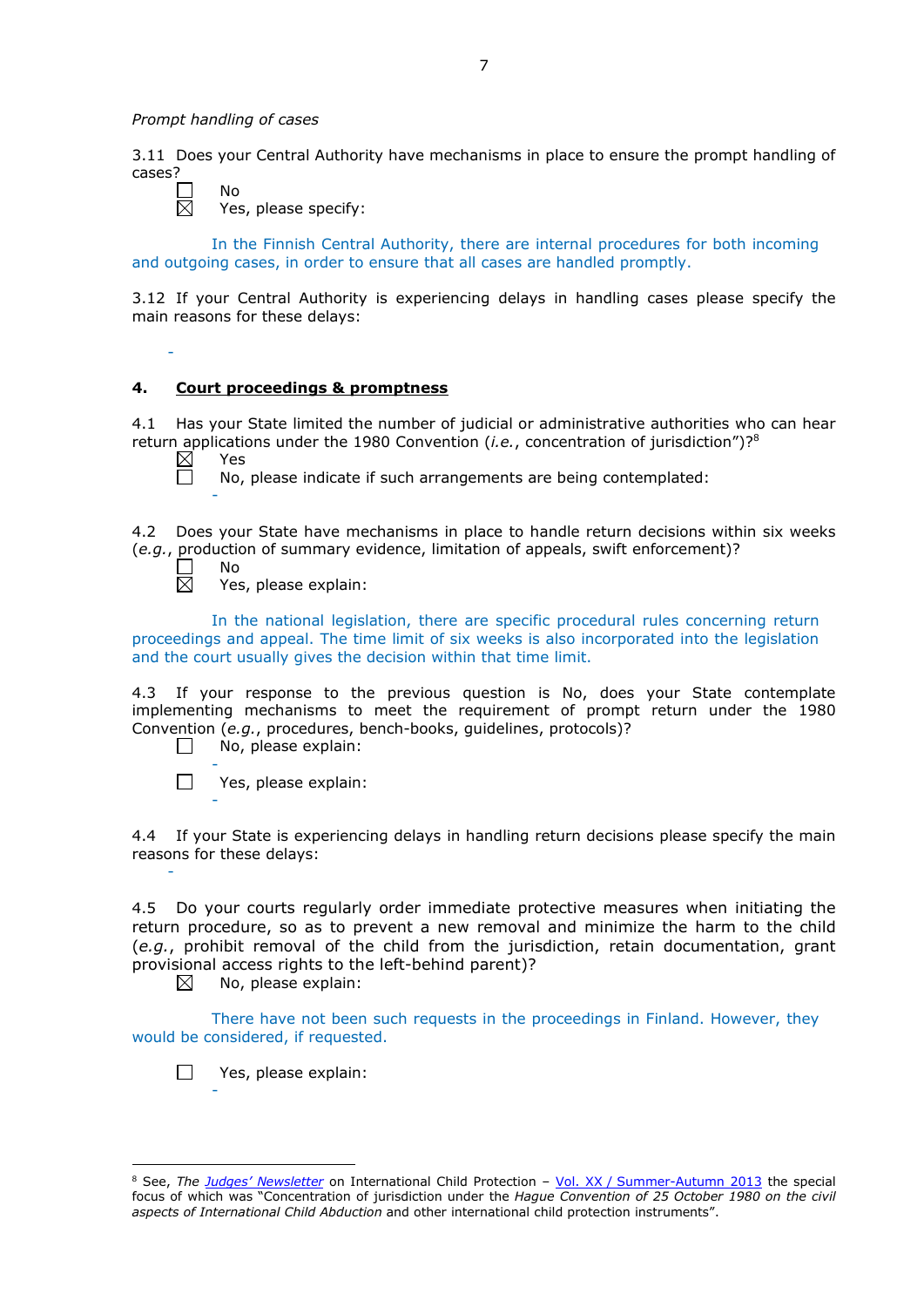4.6 Do your courts make use of direct judicial communications to ensure prompt proceedings?

- Yes
	- No, please explain:

There have not been cases where direct judicial communication would have been used. However, Helsinki court appeal as the first instance court in the return matters considers the direct judicial communication as a positive tool.

4.7 If your State has not designated a sitting judge to the International Hague Network of Judges does your State intend to do so in the near future?

| Y<br>ڪڪ |
|---------|
| Nο.     |

-

-

No, please explain:

4.8 Please comment upon any cases (whether your State was the requesting or requested State), in which the judge (or decision-maker) has, before determining an application for return, communicated with a judge or other authority in the requesting State regarding the issue of the child's safe return. What was the specific purpose of the communication? What was the outcome?

## **5. Ensuring the safe return of children**<sup>9</sup>

*Methods for ensuring the safe return of children*<sup>10</sup>

5.1 What measures has your Central Authority taken to ensure that the recommendations of the 2006 and 2011 / 2012 Special Commission meetings<sup>11</sup> regarding the safe return of children are implemented?

We cooperate with the other (requesting or requested) Central Authority and based on our national legislation, we can request assistance from the local social welfare authorities, in order for them to take the necessary measures for safeguarding the safe return.

The Central Authority has also assisted in some practical matters, such as visa issues, if the applicant parent has difficulties in coming to collect the child.

5.2 In particular, in a case where the safety of a child is in issue and where a return order has been made in your State, how does your Central Authority ensure that the appropriate child protection bodies in the *requesting* State are alerted so that they may act to protect the welfare of a child upon return (until the appropriate court in the requesting State has been effectively seised)?

The Central Authority can, upon the request of the court deciding on the return matter or on its own initiative, contact the requesting Central Authority and ask for the safeguards and measures for a safe return to be taken in the requesting state, in order for the enforcement authorities to be able to proceed with the enforcement of the return order. The cooperation between the Central Authorities is important.

In one case where the return to the applicant parent was considered a risk to the child, the competent social welfare authorities in the requesting state were contacted via the Central Authorities and they assisted in organising the safe return. However, social welfare authorities may not have financial resources for travelling.

<u>.</u>

<sup>9</sup> See **Art. 7(2)** *h)* of the 1980 Convention.

<sup>&</sup>lt;sup>10</sup> Where relevant, please make reference to the use of undertakings, mirror orders and safe harbour orders and other such measures in your State.

<sup>11</sup> See the [Conclusions and Recommendations](https://assets.hcch.net/upload/concl28sc5_e.pdf) of the Special Commission of 2006 (*supra.* note 5) at paras 1.1.12 and 1.8.1 to 1.8.2 and 1.8.4 to 1.8.5 and the Appendix to the Conclusions and Recommendations and the [Conclusions and Recommendations of the 2011](https://assets.hcch.net/upload/wop/concl28sc6_e.pdf) / 2012 Special Commission (*supra.* note 5).at paras 39-43.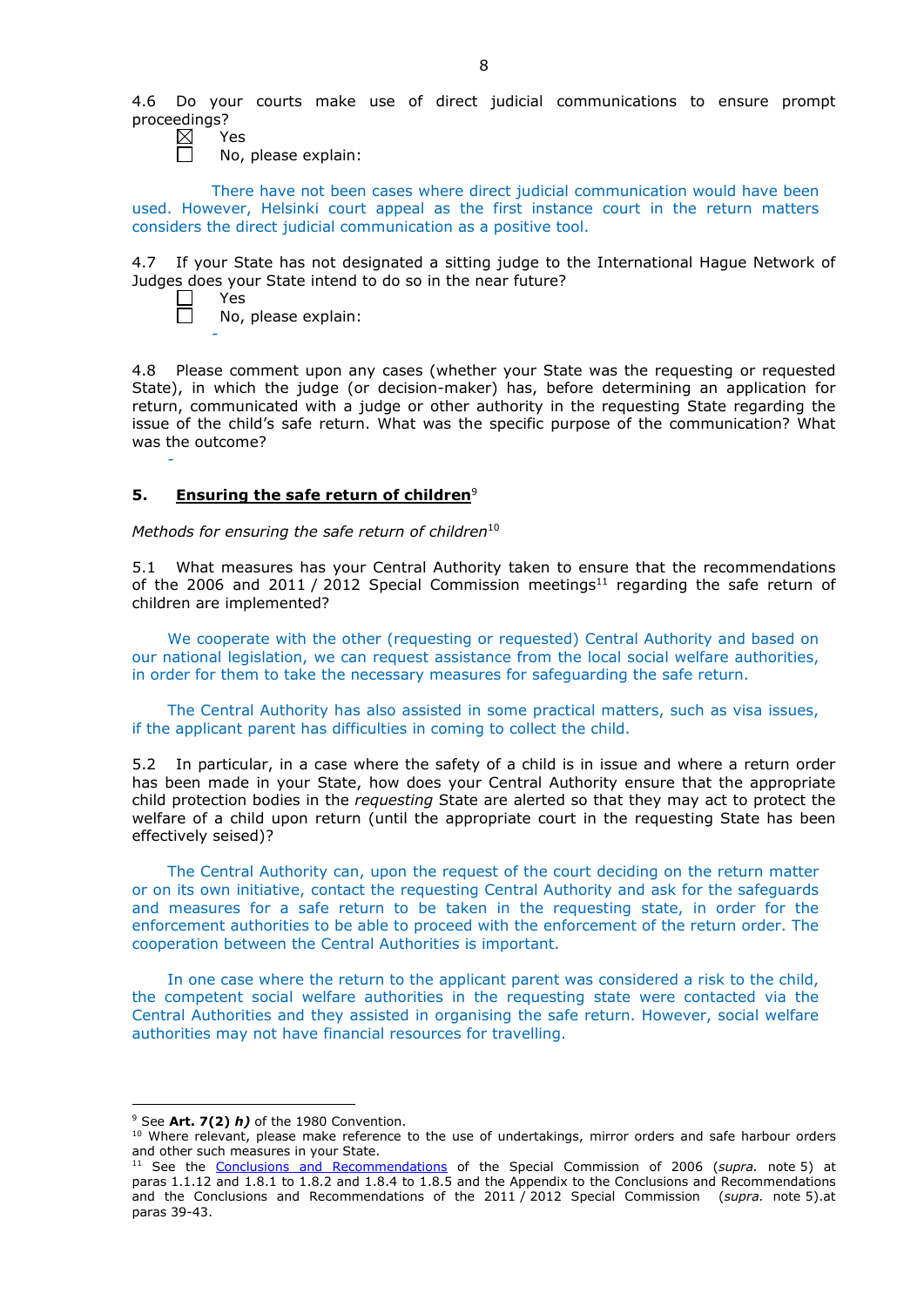5.3 Where there are concerns in the requested State regarding possible risks for a child following a return, what conditions or requirements can the relevant authority in your State put in place to minimise or eliminate those concerns?

Our local social welfare authority can inform about their services and if needed, be prepared to take measures to protect the child upon his/her arrival to Finland. These measures could include child protection measures, safe homes, support in finding an appartment to the returning parent etc.

### *Use of the 1996 Convention to ensure a safe return*

5.4 If your State is not Party to the 1996 Convention, is consideration being given to the possible advantages of the 1996 Convention in providing a jurisdictional basis for urgent protective measures associated with return orders (**Arts 7 and 11**), in providing for their recognition by operation of law (**Art. 23**), and in communicating information relevant to the protection of the child (**Art. 34**)?

| N٥       |  |
|----------|--|
| Yes, ple |  |

-

Yes, please explain:

### *Protection of primary carer*

5.5 Are you aware of cases in your State where a primary carer taking parent, for reasons of personal security (*e.g.*, domestic or family violence, intimidation, harassment, etc.) or others, has refused or has not been in a position to return with the child to the requesting State? How are such cases dealt with in your State? Please explain and provide case examples where possible.

If the child is to be returned from Finland to another state, we can request assistance from the requesting Central Authority, in order to find a solution to the matter.

If the child is to be returned to Finland, the competent local social welfare authority could assist with the return e.g. in giving information about the safe homes where the family could go upon their arrival, if needed, and about other related services they can offer to the families.

5.6 In particular, would your authorities consider putting in place measures to protect the primary carer upon return in the requesting State as a mean to secure the safe return of the child? Please explain and provide case examples where possible.

### We do not have experience of such cases.

#### *Post-return information*

5.7 In cases where measures are put in place in your State to ensure the safety of a child upon return, does your State (through the Central Authority, or otherwise) attempt to monitor the effectiveness of those measures upon the child's return? Would you support a recommendation that States Parties should co-operate to provide each other with follow-up information on such matters, insofar as is possible?

We do not have experience of such cases. Generally, we do not monitor the case after the return has taken place.

However, in general, we see that it would be recommended that the requesting Central Authority would assist in organising the access rights etc to the parent who is not with the child. It may be that in those situations the abducting parent has difficulties in organising any access rights and in having any contact with the child. Also in situations where the court does not order the child to be returned, the Central Authorites should assist the leftbehind parent in remaining in contact with the child, where possible.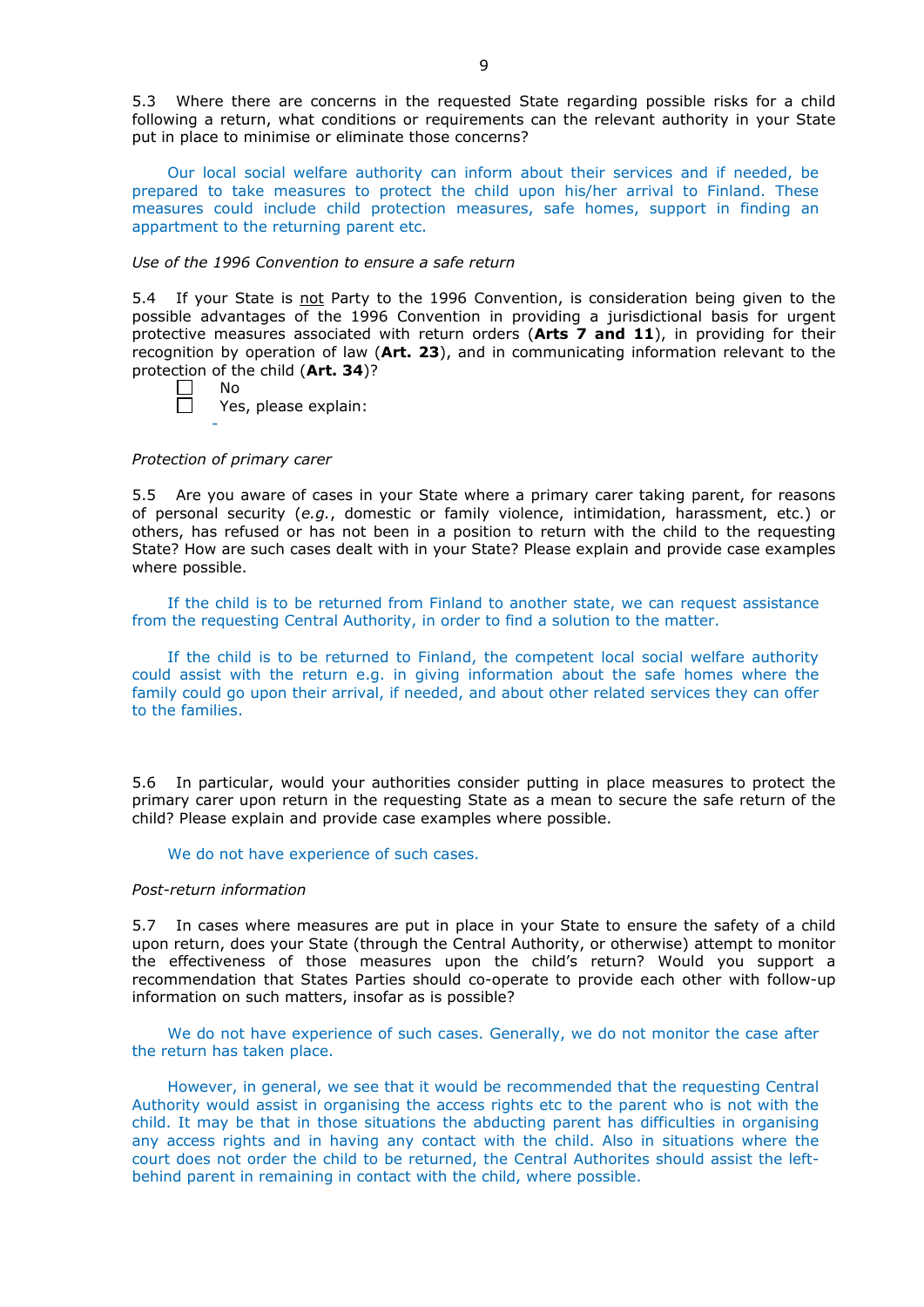5.8 If your State is not Party to the 1996 Convention, is consideration being given to the possible advantages of the 1996 Convention in providing a jurisdictional basis for requesting a report on the situation of the child upon return to the State of habitual residence (**Art. 32- (a)**)?

| N٥                   |
|----------------------|
| Yes, please explain: |
|                      |

### **6. Voluntary agreements and mediation**

6.1 How does your Central Authority (either directly or through any intermediary) take, or is it considering taking, appropriate steps under **Article 7-(c)** to secure the voluntary return of the child or to bring about an amicable resolution of the issues? Please explain:

Once the Finnish Central Authority receives a new return application, it is sent without delay to a lawyer who represents the applicant in the case. The lawyer, as the first step, contacts the taking parent and inquires for/negotiates the possiblity for a voluntary return. The lawyer can also assist if the parents wish to negotiate an agreement.

In Finland, we have a modern and functional legislation on mediation in family disputes. However, it is not used in child abduction matters, but it is available for the parents in cross-border access cases.

6.2 In what ways have you used the "Guide to Good Practice on Mediation" $12$  for the purpose of implementing the 1980 Convention in your State? Please explain:

The Guide is distributed to all authorities working with the child abduction matters.

6.3 Has your State considered or is it in the process of considering the establishment of a Central Contact Point for international family mediation to facilitate access to information on available mediation services and related issues for cross-border family disputes involving children, or has this task been entrusted to the Central Authority?<sup>13</sup>

 $\boxtimes$ No, please explain:



# **7. Preventive measures**

7.1 Has your State taken steps to advance the development of a travel form under the auspices of the International Civil Aviation Organisation?<sup>14</sup>

 $\boxtimes$ No  $\Box$ 

-

Yes, please describe:

7.2 Regardless of whether the International Civil Aviation Organisation adds the development of a travel form to its work programme, would your State support the development of a non-mandatory model travel form under the auspices of the Hague Conference?

Yes

<u>.</u>

No, please explain:

We would welcome a dicussion on this topic.

# **8. The Guide to Good Practice under the 1980 Convention**

<sup>&</sup>lt;sup>12</sup> Available on the Hague Conference website at < www.hcch.net > under "Child Abduction Section" then "Guides to Good Practice".

<sup>&</sup>lt;sup>13</sup> As it has been encouraged in the Guide to Good Practice on Mediation, Chapter 4, on "Access to Mediation". par. 114-117. See also [Conclusions and Recommendations of the 2011](https://assets.hcch.net/upload/wop/concl28sc6_e.pdf) / 2012 Special Commission (*supra.* <sub>n</sub>ote 5) at par. 61.

<sup>14</sup> See the [Conclusions and Recommendations of the 2011](https://assets.hcch.net/upload/wop/concl28sc6_e.pdf) / 2012 Special Commission (*supra.* note 5) at par. 92.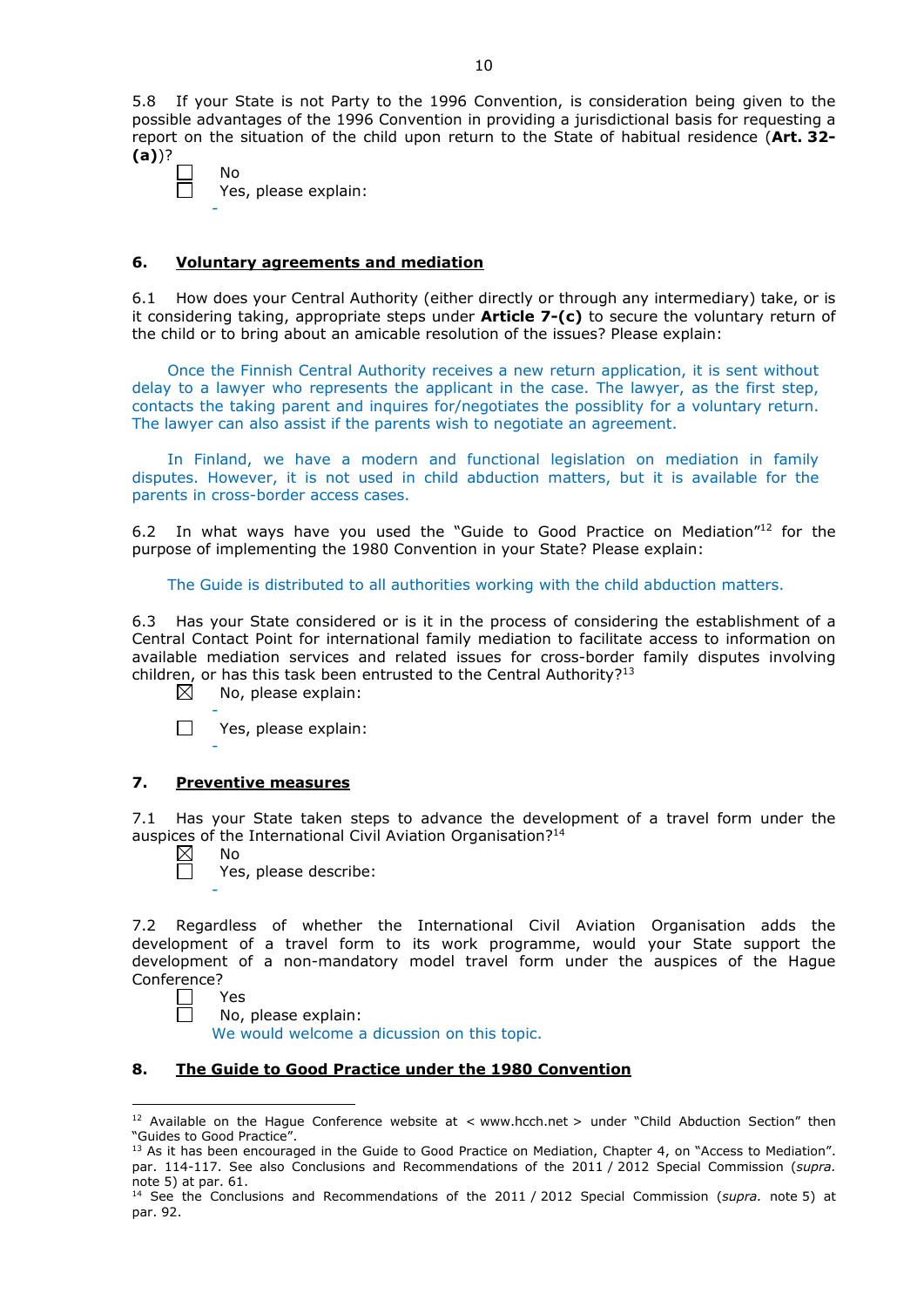8.1 In what ways have you used the Parts of the Guide to Good Practice<sup>15</sup> to assist in implementing for the first time, or improving the practical operation of, the 1980 Convention in your State?

a. Part I on Central Authority Practice. Please explain:

It has been used in order to evaluate and develop the Central Authority work and practice in child abduction matters.

In some demanding cases, we have referred to the Guide to define what is expected from the Central Authorities and what is considered good cooperation.

b. Part II on Implementing Measures. Please explain:

It has been used in trainings and has been distributed to the participants of the trainings.

- c. Part III on Preventive Measures. Please explain:
- d. Part IV on Enforcement. Please explain:

It has been distributed to the relevant authorities. For instance, the Parliamentary ombudsman has referred to the Guide to Good Practice in one decision concerning good practice in the enforcement of a return decision.

8.2 How have you ensured that the relevant authorities in your State have been made aware of, and have had access to, the Guide to Good Practice?

The guide has been distributed to all authorities working with child abduction related issues and it has been taken up in training sessions and meetings.

8.3 Do you have any other comments about any Part of the Guide to Good Practice?

Academic researchers have been using the Guide and have referred to it.

### **9. Publicity and debate concerning the 1980 Convention**

9.1 Has the 1980 Convention given rise to (a) any publicity (positive or negative) in your State, or (b) any debate or discussion in your national parliament or its equivalent?<br>  $\boxtimes$  No

No  $\Box$ 

-

-

-

Yes, please indicate the outcome of this debate or discussion, if any:

9.2 By what methods does your State disseminate information to the public about the 1980 Convention?

There is information and a brochure on child abduction available in the Finnish Ministry of Justice webpage.

The Central Authority personnel participate in trainings as lecturers and the Central Authorirty cooperates with other authorities in the field, in order inter alia to spread information about the Convention.

### **PART IV: TRANSFRONTIER ACCESS / CONTACT AND INTERNATIONAL FAMILY RELOCATION**

# **10. Transfrontier access / contact**<sup>16</sup>

<sup>&</sup>lt;sup>15</sup> All Parts of the Guide to Good Practice under the 1980 Convention are available on the Hague Conference website at < www.hcch.net > under "Child Abduction Section" then "Guides to Good Practice".

<sup>16</sup> See the [Conclusions and Recommendations](https://assets.hcch.net/upload/concl28sc5_e.pdf) of the 2006 Special Commission (*supra.* note 5) at paras 1.7.1 to 1.7.3.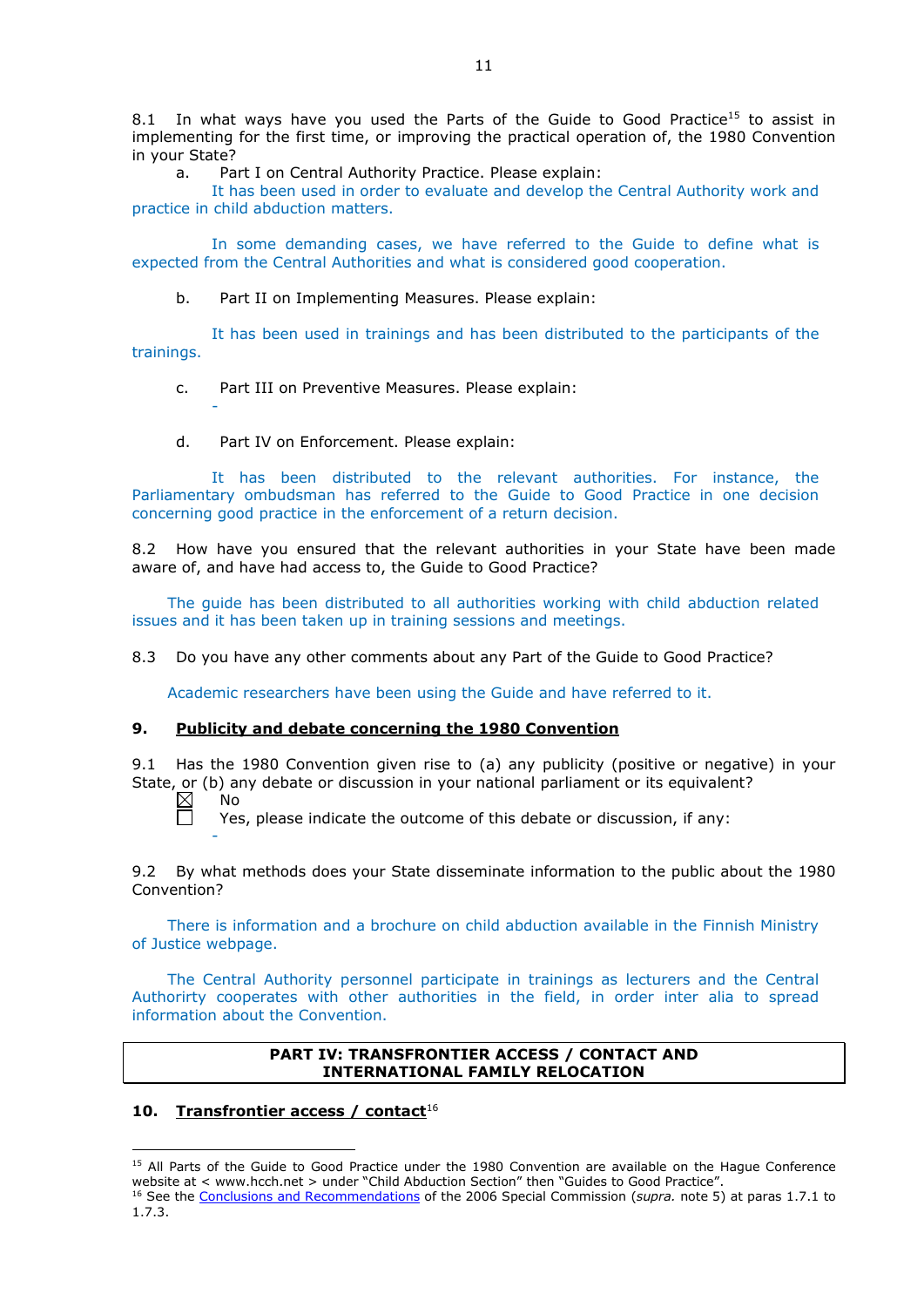10.1 Since the 2011 / 2012 Special Commission, have there been any significant developments in your State regarding Central Authority practices, legislation, procedural rules or case law applicable in cases of transfrontier contact / access?

 $\boxtimes$ No

 $\Box$ 

-

-

-

-

-

-

Yes, please explain:

10.2 Please indicate any important developments in your State, since the 2011 / 2012 Special Commission, in the interpretation of **Article 21** of the 1980 Convention.

-

10.3 What problems have you experienced, if any, as regards co-operation with other States in respect of:

a. the granting or maintaining of access rights;

In some cases, it has been difficult to receive information on the procedures in some countries (e.g. whether the applicant can receive free legal assistance, how the access proceedings can be initiated in that country and whether mediation is available). It seems that in some countries, the services of the Central Authorities in these matters are very limited.

- b. the effective exercise of rights of access; and
- c. the restriction or termination of access rights.

Please provide case examples where possible.

10.4 In what ways have you used the "General Principles and Guide to Good Practice on Transfrontier Contact Concerning Children"17 to assist in transfrontier contact / access cases in your State? Can you suggest any further principles of good practice?

# 11. **International family relocation**<sup>18</sup>

11.1 Since the 2011 / 2012 Special Commission, have there been any significant developments in your State regarding the legislation, procedural rules or case law applicable to international family relocation? Where possible, please explain these developments in the legislation, procedural rules or case law:

## **PART V: NON-CONVENTION CASES AND NON-CONVENTION STATES**

## **12. Non-Convention cases and non-Convention States**

<sup>&</sup>lt;u>.</u>  $17$  Available on the Hague Conference website at < www.hcch.net > under "Child Abduction Section" then "Guides to Good Practice".

 $18$  See the Conclusions and Recommendations of the 2006 Special Commission meeting at paras 1.7.4 to 1.7.5: *"*1.7.4 The Special Commission concludes that parents, before they move with their children from one country to another, should be encouraged not to take unilateral action by unlawfully removing a child but to make appropriate arrangements for access and contact preferably by agreement, particularly where one parent intends to remain behind after the move.

<sup>1.7.5</sup> The Special Commission encourages all attempts to seek to resolve differences among the legal systems so as to arrive as far as possible at a common approach and common standards as regards relocation."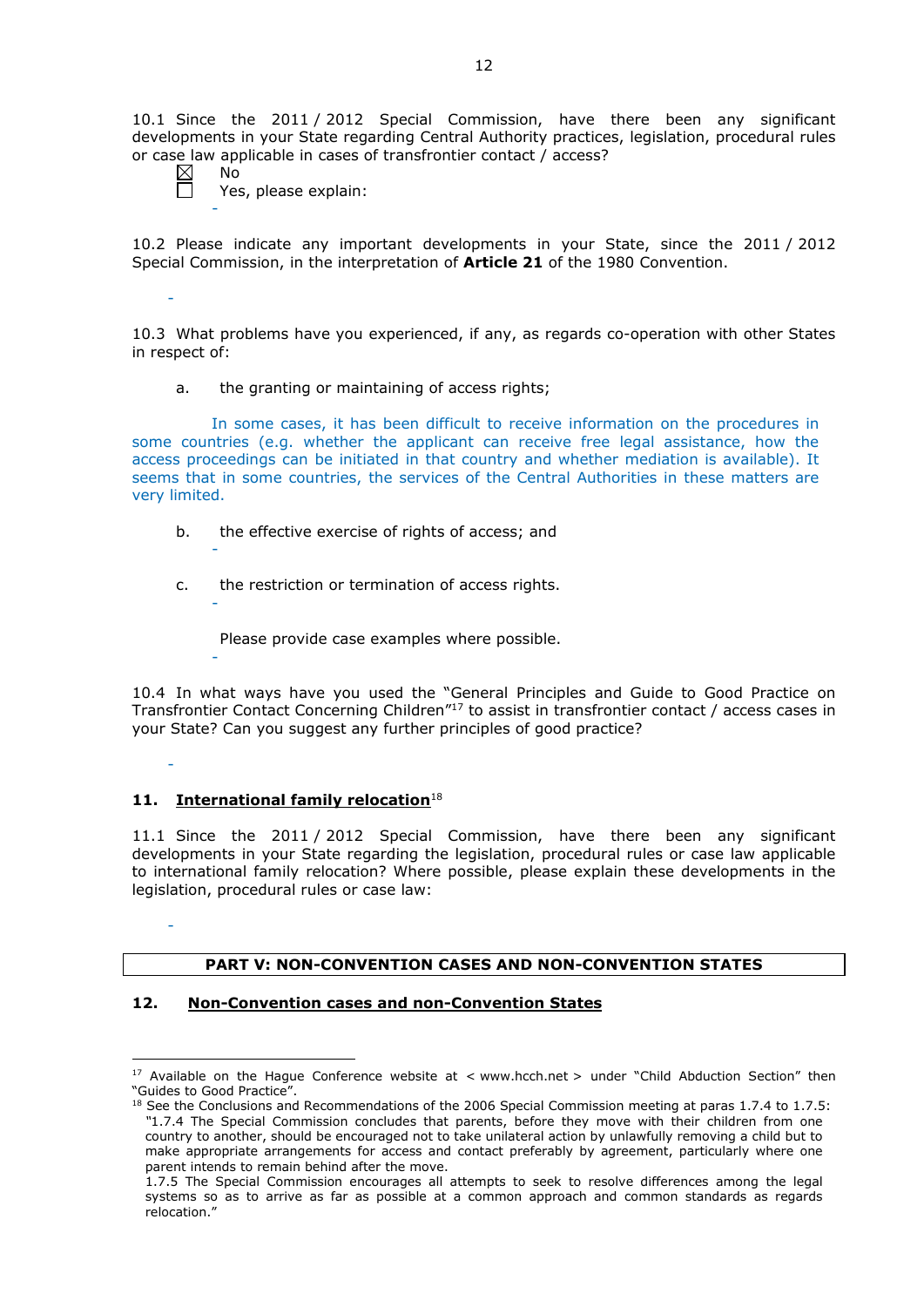12.1 Are there any States that you would particularly like to see become a State Party to the 1980 Convention? If so, what steps would you suggest could be taken to promote the Convention and encourage ratification of, or accession to, the Convention in those States? Please explain:

We refer to the answer given by the European Union.

12.2 Are there any States which are not Parties to the 1980 Convention or not Members of the Hague Conference that you would like to see invited to the Special Commission meeting in 2017?

-

*The "Malta Process"*<sup>19</sup>

12.2 In relation to the "Malta Process":

a. Do you have any comment to make on the "Principles for the Establishment of Mediation Structures in the context of the Malta Process" and the accompanying Explanatory Memorandum?20

We refer to the answer given by the European Union.

b. Have any steps been taken towards the implementation of the Malta Principles in your State and the designation of a Central Contact Point, in order to better address cross-border family disputes over children involving States that are not a Party to the 1980 and 1996 Hague Conventions?<br>
<u>D</u> No

No

-

-

<u>.</u>

 $\Box$ Yes, please explain:

c. What is your view as to the future of the "Malta Process"?

#### **PART VI: TRAINING AND EDUCATION AND THE TOOLS, SERVICES AND SUPPORT PROVIDED BY THE PERMANENT BUREAU**

# **13. Training and education**

13.1 Can you give details of any training sessions / conferences organised in your State to support the effective functioning of the 1980 Convention, and the influence that such sessions / conferences have had?

A seminar in 2013 with a special focus on the cooperation between the Finnish and Russian authorities in child abduction matters. Yearly meetings since then either in Finland or in Russia.

Training sessions for family law judges and lawyers specialised in family law matters. We have also contributed to information sessions of various actors int the field, for instance "The Finnish Association of Abducted Children".

<sup>&</sup>lt;sup>19</sup> The "Malta Process" is a dialogue between certain States Parties to the 1980 and 1996 Conventions and certain States which are not Parties to either Convention, with a view to securing better protection for crossborder rights of contact of parents and their children and addressing the problems posed by international abduction between the States concerned. For further information see the Hague Conference website at < www.hcch.net > under "Child Abduction Section" then "Judicial Seminars on the International Protection of Children".

<sup>20</sup> The Principles and Explanatory Memorandum were circulated to all Hague Conference Member States and all States participating in the Malta Process in November 2010. They are available on the Hague Conference website at < www.hcch.net > under "Child Abduction Section" then "Judicial Seminars on the International Protection of Children".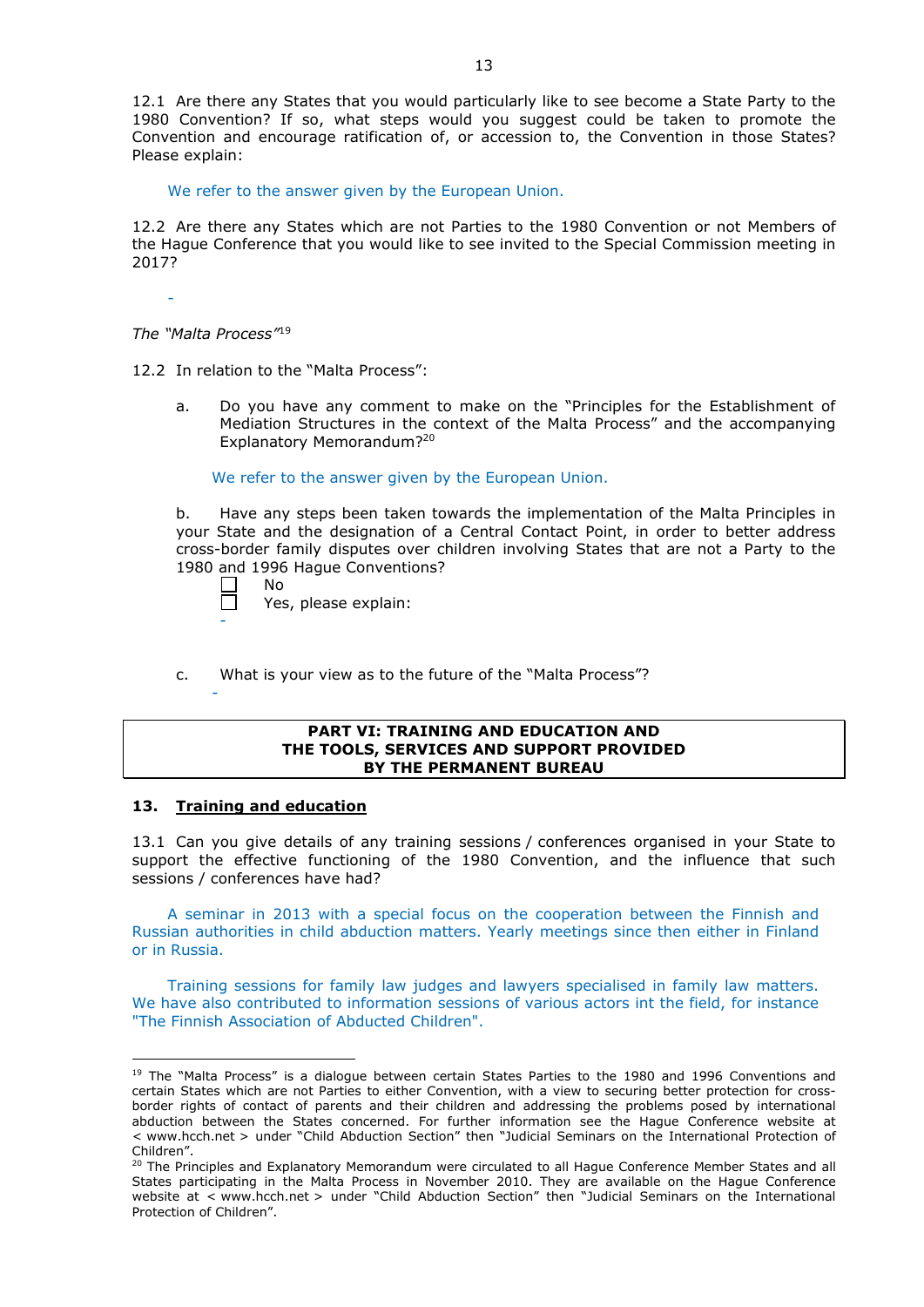The Central Authority has updated the information regarding child abduction in the MoJ website (www.om.fi). The information is also available in Swedish and in English. The updated brochure on child abduction is planned to be ready in autumn.

# **14. The tools, services and support provided by the Permanent Bureau**

#### *In general*

14.1 Please comment or state your reflections on the specific tools, services and support provided by the Permanent Bureau to assist with the practical operation of the 1980 and 1996 Conventions, including:

a. The Country Profile available under the Child Abduction Section.

The Country Profiles are useful in order to receive general information on the legislation and procedures in a specific State Party.

b. INCADAT (the international child abduction database, available at < www.incadat.com >).

INCADAT is the most important tool in assisting with the uniform application of the Convention.

- c. *The Judges' Newsletter* on International Child Protection the publication of the Hague Conference on Private International Law which is available online for free; $2<sup>1</sup>$ -
- d. The specialised "Child Abduction Section" of the Hague Conference website  $(<$  www.hcch.net  $>$ ):

The up-to-date contact information of the Central Authorities is very important (incl. the email address(es) of the Central Authority). Equally important is the access to the relevant legislation of the States Parties. It is helpful that all relevant information is gathered in one place.

- e. INCASTAT (the database for the electronic collection and analysis of statistics on the 1980 Convention); $^{22}$
- f. Providing technical assistance and training to States Parties regarding the practical operation of the 1980 and 1996 Conventions.23 Such technical assistance and training may involve persons visiting the Permanent Bureau or, alternatively, may involve the Permanent Bureau organising, or providing assistance with organising, national and international judicial and other seminars and conferences concerning the Convention(s) and participating in such conferences;

We find this very important, both for the acceeding states and for the State

Parties.

<u>.</u>

-

g. Encouraging wider ratification of, or accession to, the Convention(s), including educating those unfamiliar with the Convention(s);<sup>24</sup>

<sup>&</sup>lt;sup>21</sup> Available on the Hague Conference website at < www.hcch.net > under "Child Abduction Section" and "Judges' Newsletter on International Child Protection". For some volumes of *The Judges' Newsletter*, it is possible to download individual articles as required.

<sup>&</sup>lt;sup>22</sup> Further information is available via the Hague Conference website at  $\lt$  www.hcch.net  $>$  under "Child Abduction Section" then "INCASTAT".

<sup>&</sup>lt;sup>23</sup> Such technical assistance may be provided to judges, Central Authority personnel and / or other professionals involved with the practical operation of the Convention(s).

<sup>&</sup>lt;sup>24</sup> Which again may involve State delegates and others visiting the Permanent Bureau or, alternatively, may involve the Permanent Bureau organising, or providing assistance with organising, national and international judicial and other seminars and conferences concerning the Convention(s) and participating in such conferences.